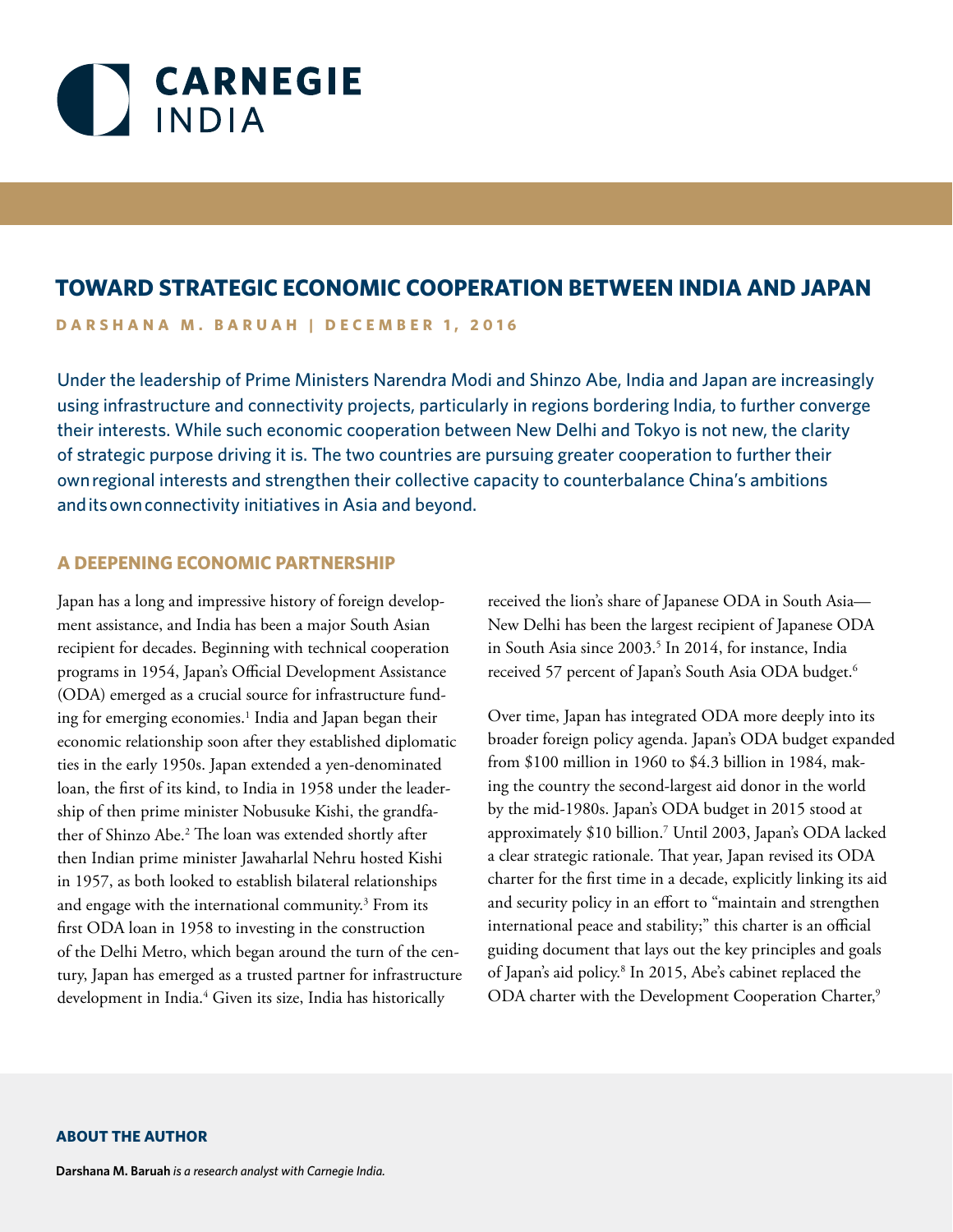highlighting the strategic dimension of Japan's ODA. In moving from development assistance to development cooperation, Japan is seen as a development partner in the region. The India-Japan relationship is a good example of this shift.

At least in part, India and Japan's deepening economic partnership has been prompted by a recognition of China's efforts to enhance its influence by funding development projects in its neighborhood. China plans to build a corridor of infrastructure projects across both land and sea routes connecting Southeast Asia to Europe, popularly known as the Belt and Road Initiative (B&R).<sup>10</sup> The project is divided into two parts: a continental road (the Belt) and a sea route known as the Maritime Silk Road. As China extends its influence and reach throughout Asia, Japan and India naturally are seeking to do the same. The recent upturn in economic engagement between India and Japan is founded on the twin pillars of development assistance and infrastructure development to enhance domestic and regional connectivity. Both countries are employing economic instruments for purposes that include advancing their respective strategic interests as well as strengthening their bilateral relationship and fulfilling other national objectives.

There are several security-related reasons for New Delhi to pursue closer cooperation with Tokyo in response to Beijing. For India, both the continental and maritime routes of China's B&R initiative are of strategic concern. The China-Pakistan Economic Corridor, a flagship B&R project, runs through Pakistan-occupied Kashmir, a disputed territory between India and Pakistan. On the maritime front as well, New Delhi has been wary of the growing number of Chinese infrastructure projects in its neighborhood especially in the Maldives, Mauritius, and Sri Lanka.<sup>11</sup> To be sure, governments in the region are hardly passive actors in this space. Chinese, Indian, and Japanese investments are stimulating significant internal debate in these countries. Meanwhile, China's development of the Gwadar Port in Pakistan and an increase in Chinese submarine dockings in the Karachi Port in Pakistan are irritants in the Indo-China relationship.

Underlining the fine balance between infrastructure development and its accompanied strategic aims, India's Foreign Secretary S. Jaishankar remarked in a March 2015 speech: "The interactive dynamic between strategic interests and connectivity initiatives—a universal proposition—is on particular display in our continent. . . . We cannot be impervious to the reality that others may see connectivity as an exercise in hard-wiring that influences choices."12 In all these cases, the underlying concern is that Chinese economic influence will give way to larger strategic gains for Beijing in India's immediate neighborhood.

India also has important economic interests to consider. New Delhi has to craft a balanced policy on Chinese-led initiatives given India's large and growing appetite for infrastructure investment. For example, India was one of the first nations to sign on to the Asian Infrastructure Investment Bank, of which China is a majority stakeholder, with an authorized capital of \$100 billion earmarked for development finance.<sup>13</sup> Despite this, India is yet to respond to China's invitation to join the B&R given its suspicions regarding the project.<sup>14</sup>

At the same time, the Modi administration has made infrastructure development a key priority, with a stated commitment to revitalize India's moribund rural, power, and transportation sectors and to enhance domestic connectivity.15 India signed an agreement with Japan in December 2015 to build a high-speed rail in the Mumbai-Ahmedabad corridor using Japanese technology, financing, and technical assistance. Japan pledged a loan of \$12 billion for the Mumbai-Ahmedabad high-speed rail (with a total cost of approximately \$15 billion) at highly favorable terms for India. During the same visit, Abe committed \$12 billion to Modi's Make in India initiative, which aims to transform India into a global design, manufacturing, and export hub. Japan is a particularly attractive source of investment for India because of its technological expertise, long experience in implementing development projects, and commitment to timely delivery. The first phase of the Delhi Metro, for instance, was completed two years and nine months ahead of schedule.<sup>16</sup>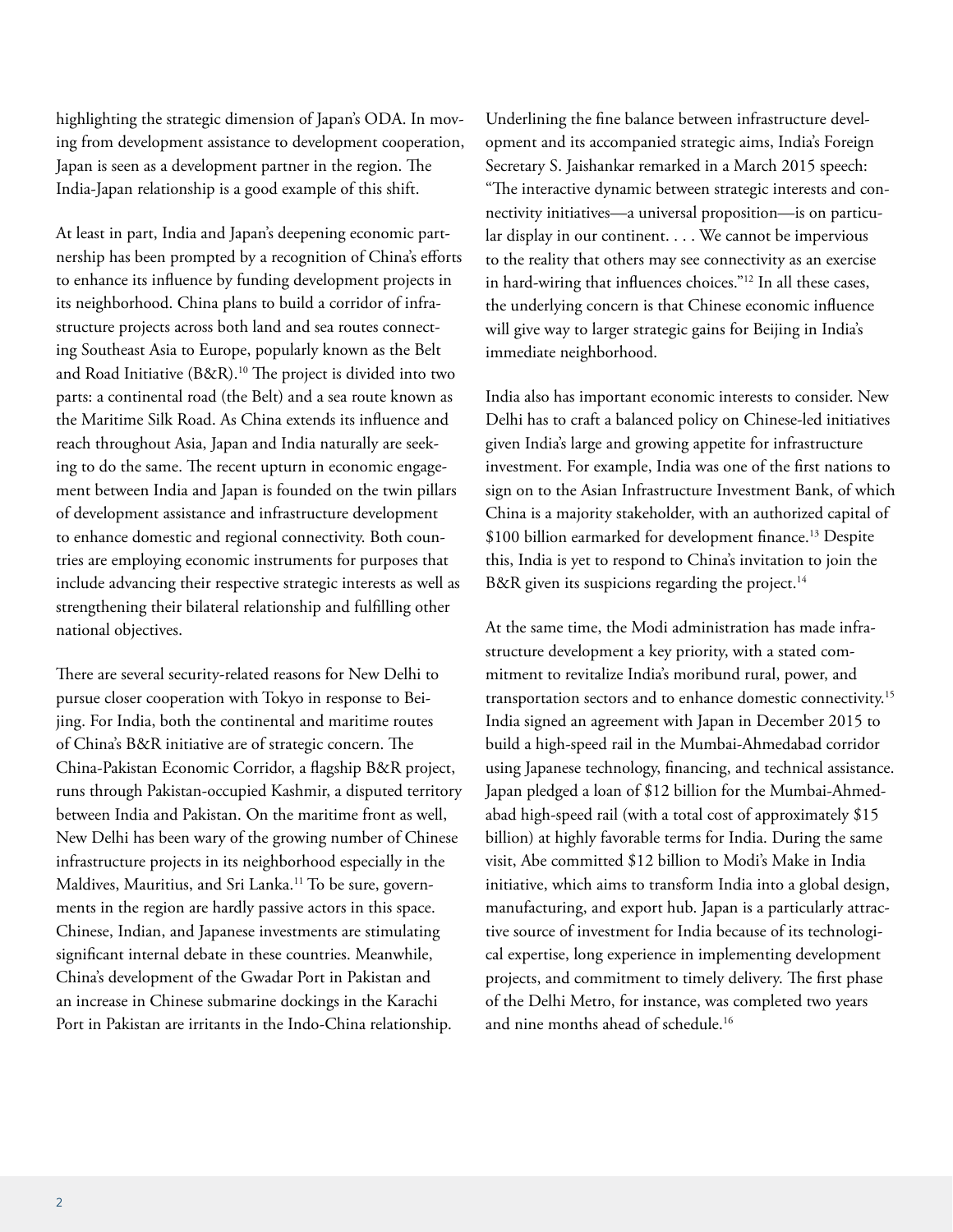Additionally, India's and Japan's strategic interests converge in this area. By cooperating with India to develop connectivity projects in South and Southeast Asia, Japan has an opportunity to accomplish its objective of countering Chinese economic and strategic expansion in the region. Japan's use of official development assistance as a tool of economic statecraft seems to be directed toward reinforcing its dominance as an aid donor while counterbalancing China's expansion. China's increasing military and political assertiveness in Japan's immediate security environment is a key driver of this change. This convergence in strategic interests has provided a strong foundation for Modi and Abe to carry their countries' bilateral relationship to new heights.

## **TOWARD GREATER ECONOMIC ENGAGEMENT**

Consequently, to balance China's influence in the region, both India and Japan have launched their own infrastructure development projects. The central features of this pushback are Japan's Partnership for Quality Infrastructure (PQI) and collaborations in northeast India and on the Andaman and Nicobar Islands located off the Indian coast.

The PQI is an initiative for advancing Japan's expertise in infrastructure development especially against the backdrop of an increasing competition to build economic corridors. The initiative was launched by Abe in May 2015.<sup>17</sup> The Japanese government and the Asian Development Bank have committed \$110 billion of infrastructure funding over the next five years.18 B&R, on the other hand, has multiple sources of funding that may total around \$1 trillion, including the Silk Road Fund and potentially the Asian Infrastructure Investment Bank.<sup>19</sup> While the PQI cannot directly compete with the scale and scope of the B&R, its comparative advantage lies in highlighting Japan's extensive experience and expertise in building infrastructure. When announcing the project, Abe emphasized that "in order to make innovations extend to every corner of Asia, we no longer want a 'cheap, but shoddy' approach"—a statement widely read as a critique of the Asian Infrastructure Investment Bank.20

Underlining the convergence of interests in the India-Japan relationship, a joint statement released in 2015 by the two countries read: "Seeking the synergy between India's 'Act East' policy and Japan's 'Partnership for Quality Infrastructure,' the two Prime Ministers decided to develop and strengthen reliable, sustainable and resilient infrastructures that augment connectivity within India and between India and other countries in the region."21

Keeping its strategic interests in mind, India is seeking investment in its historically underdeveloped northeast region, particularly in key highways connecting India to Bangladesh and Myanmar that are crucial for boosting India's road links to these countries and beyond. Following Modi's visit to Japan in September 2014, both leaders affirmed their commitment to infrastructure and connectivity projects with a special emphasis on the development of India's northeast region and increased connectivity between India and Southeast Asia.<sup>22</sup>

Likewise, many of Japan's upcoming infrastructure projects in India are focused on developing and connecting northeast India with Southeast Asia. The Japan International Cooperation Agency, the official body that coordinates ODA, is currently conducting feasibility studies on a series of joint projects with its Indian counterparts. India has requested Japanese support to build approximately 1,200 kilometers of roads in the hilly terrains of six northeastern Indian states.<sup>23</sup> Among the projects selected, two highways have priority status: the Aizawl-Tuipang road on National Highway 54 in Mizoram and the Tura-Dalu road on National Highway 51 in Meghalaya.24 Japan has pledged an ODA loan of more than 96 billion yen (about \$845 million) for both highways at minimal interest rates.<sup>25</sup>

Beyond infrastructure development in northeast India, Japan has also invested in improving energy infrastructure on the Andaman and Nicobar Islands.<sup>26</sup> The islands provide the Indian Navy with significant access to the Malacca Strait, a key and strategic commercial route. Popularly referred to as India's unsinkable aircraft carrier, these islands allow New Delhi to expand its maritime influence in the region.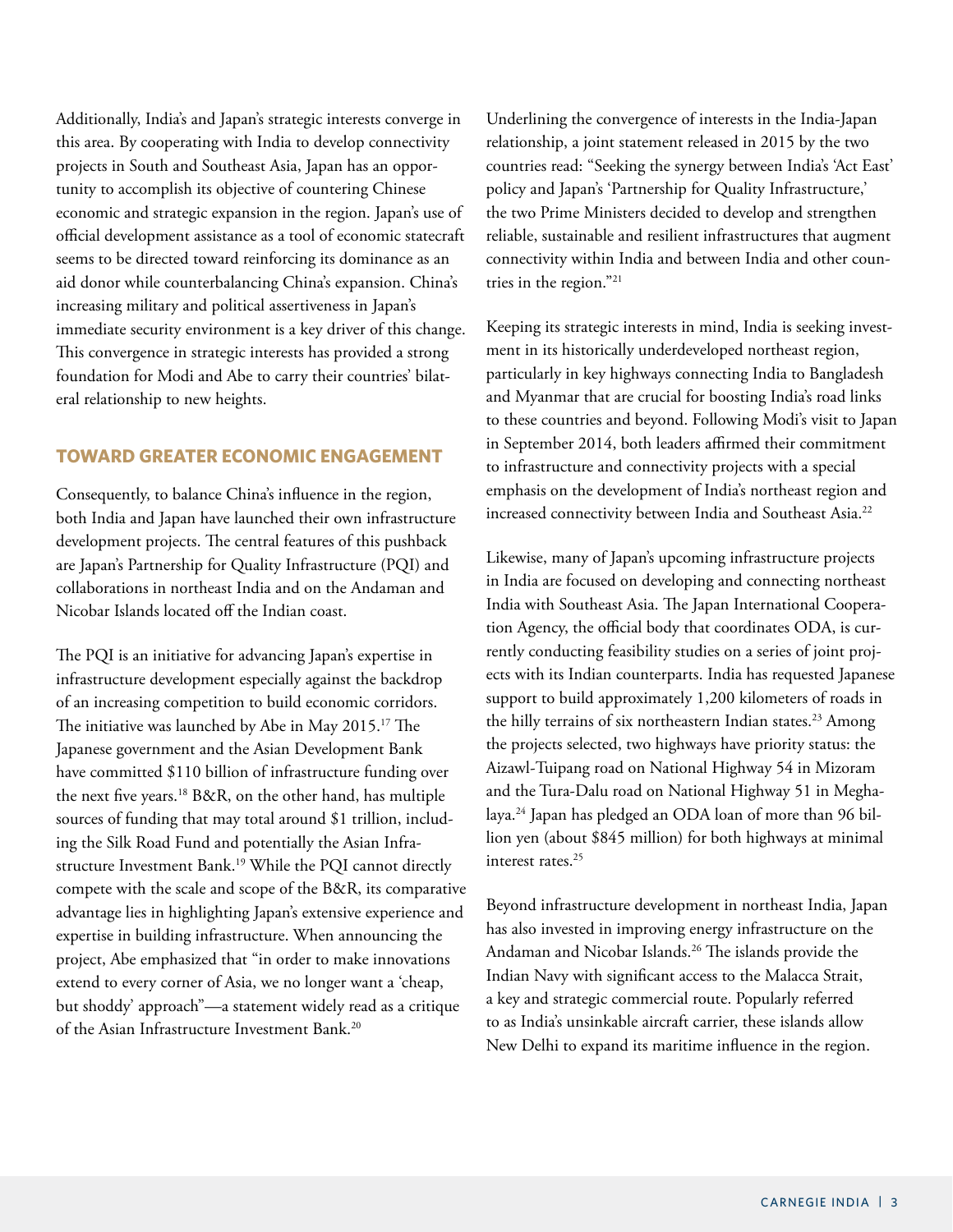This is particularly important as India has watched China's presence in the Indian Ocean grow with some concern, especially the recent docking of Chinese submarines in Colombo and Karachi.27 Given their distance from the mainland and environmental concerns, the Andaman and Nicobar Islands have remained underdeveloped. As strategic competition in the Indian Ocean increases, however, it is likely that calls for building infrastructure on the islands will only grow louder.

India and Japan are also keen to extend their economic strategic partnership to areas beyond South Asia. Modi's November 2016 visit to Japan underlined the need for improved connectivity between Asia and Africa for a stable Indo-Pacific region. Apart from collaborations in South Asia, both leaders mentioned Afghanistan and Iran as likely sites of future cooperation, specifically citing infrastructure development for the Chabahar Port in Iran as an example. Joint collaboration in developing this port is a key endeavor given Chinese investments in developing the Gwadar Port in neighboring Pakistan. An increasing Chinese presence in the Indian Ocean is of particular concern to New Delhi. Abe also talked about "the confluence of two seas" (the Pacific and the Indian Oceans) during his speech to the Indian Parliament in 2007.28

Looking further abroad, Abe and Modi also "underscored the importance of India-Japan dialogue to promote cooperation and collaboration in Africa . . . [and] promote the development of industrial corridors and industrial network in Asia and Africa."29 Both nations are discussing funding mechanisms and development projects for a Pacific-Indian Ocean corridor, with a particular emphasis on investments in African nations.<sup>30</sup> While the specifics of the corridor are still under consideration, this network could also be a strategic counter to China's maritime B&R route connecting Southeast Asia to Europe through Middle Eastern and East African countries. By expanding their bilateral relationship

to include joint infrastructure development across Asia and Africa, Abe and Modi are looking to leverage Japan's economic and India's strategic outreach beyond South Asia and in the broader Indo-Pacific Ocean region.

### **THE ROAD AHEAD**

Going forward, India and Japan should develop a long-term strategy to identify specific geographical areas for further engagement. One additional area in which the two countries can work together could be Bangladesh's Matarbari Island, where Japan is investing in the Bay of Bengal Industrial Growth Belt.31 Further, New Delhi and Tokyo could also initiate a dialogue with Sri Lanka on facilitating governmentto-government assistance for critical maritime infrastructure like the Trincomalee Port. India could also provide investment to complement Japanese funding for a highway running between India, Myanmar, and Thailand that is now extending to Vietnam.<sup>32</sup> Yet another focus could be boosting infrastructure in the Andaman and Nicobar Islands, such as better port facilities and enhanced connectivity both on the islands as well as between the islands and the mainland. These improvements could eventually facilitate better military infrastructure on the strategically located islands.

Such planning and cooperation opens opportunities for both India and Japan to advance their national and regional interests. In doing so, Abe is formulating a more proactive role for Japan in maintaining global peace and security.<sup>33</sup> Meanwhile, under the Modi administration, India is seeking to realize its great power ambitions and increase its influence in its neighborhood and beyond. Greater coordination and a detailed policy blueprint could help the two countries build a strong foundation for a defining partnership that realizes the full potential of Japan's economic diplomacy and India's regional aspirations.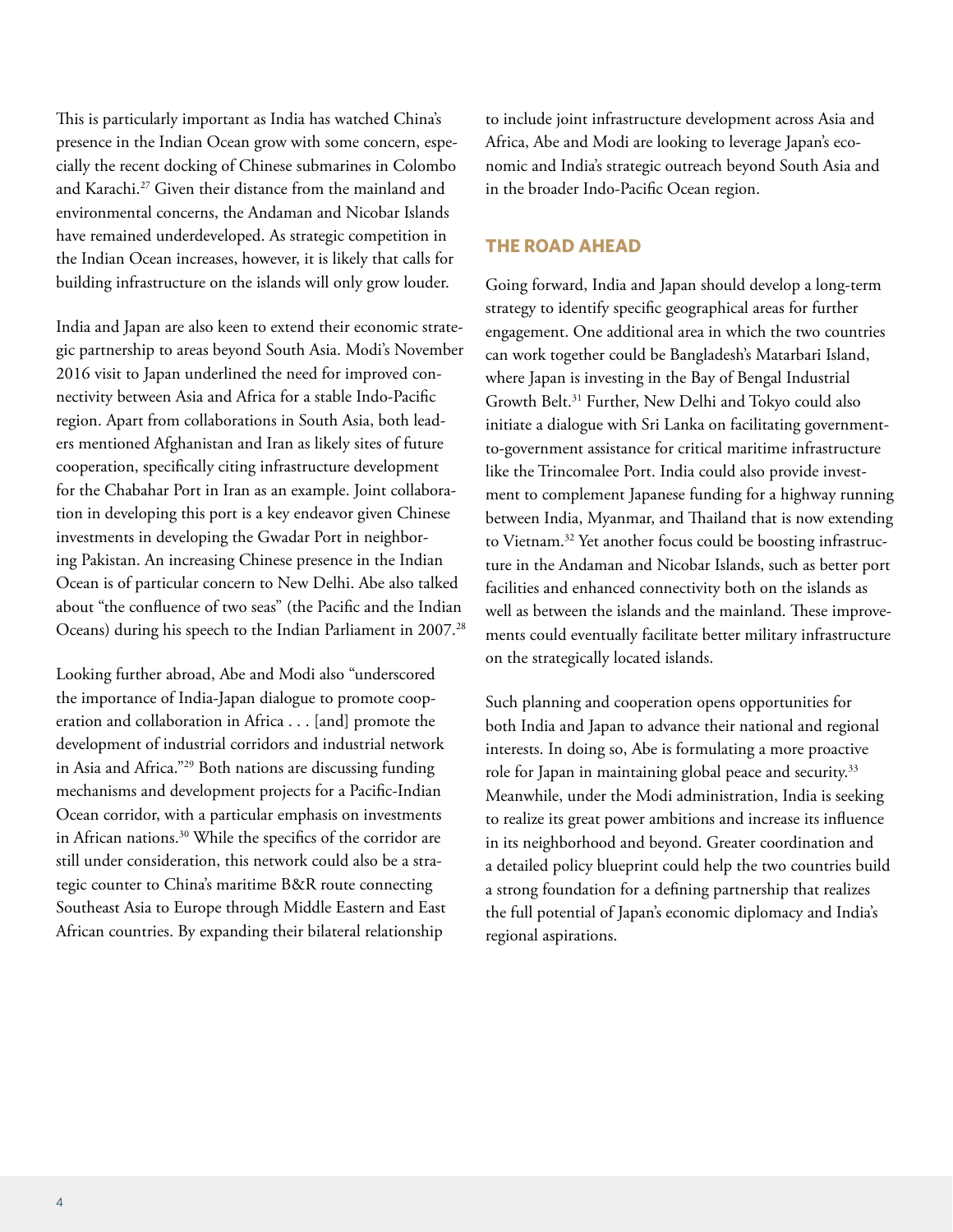### **NOTES**

- 1. "Rebuttal Statement Against the Editorial of *Japan Times* 'Aid That Could Foment Conflict' (February 20, 2015)," Ministry of Foreign Affairs of Japan, March 8, 2015, [http://www.mofa.go.jp/policy/](http://www.mofa.go.jp/policy/oda/page_000139.html) [oda/page\\_000139.html](http://www.mofa.go.jp/policy/oda/page_000139.html).
- 2. "History of Official Development Assistance," Ministry of Foreign Affairs of Japan, 1994, [http://www.mofa.go.jp/policy/oda/](http://www.mofa.go.jp/policy/oda/summary/1994/1.html) [summary/1994/1.html](http://www.mofa.go.jp/policy/oda/summary/1994/1.html).
- 3. Archis Mohan, "Prime Minister Shinzo Abe's Visit: Pinnacle of India-Japan Relations," Ministry of External Affairs, Government of India, January 22, 2014, [http://mea.gov.in/in-focus-article.](http://mea.gov.in/in-focus-article.htm?22762/Prime+Minister+Shinzo+Abes+visit+pinnacle+of+IndiaJapan+relations) [htm?22762/Prime+Minister+Shinzo+Abes+visit+pinnacle+of+Indi](http://mea.gov.in/in-focus-article.htm?22762/Prime+Minister+Shinzo+Abes+visit+pinnacle+of+IndiaJapan+relations) [aJapan+relations](http://mea.gov.in/in-focus-article.htm?22762/Prime+Minister+Shinzo+Abes+visit+pinnacle+of+IndiaJapan+relations).
- 4. "Delhi Metro Lauded JICA's Long-Term Commitment and Partnership," Japan International Cooperation Agency (JICA), May 3, 2013, [https://www.jica.go.jp/india/english/office/](https://www.jica.go.jp/india/english/office/topics/130503.html) [topics/130503.html](https://www.jica.go.jp/india/english/office/topics/130503.html). Also see "Funding," Delhi Metro Rail Corporation Ltd., accessed November 30, 2016, [http://www.](http://www.delhimetrorail.com/funding.aspx) [delhimetrorail.com/funding.aspx.](http://www.delhimetrorail.com/funding.aspx)
- 5. "Outline of Japan's ODA to India," Ministry of Foreign Affairs of Japan, April 2005, http://www.mofa.go.jp/region/asia-paci/india/ pmv0504/oda\_i.pdf.
- 6. Ministry of Foreign Affairs of Japan, "Specific Initiatives of Japan's Development Cooperation," in *White Paper on Development Cooperation 2015: Japan's International Cooperation* (Tokyo: Ministry of Foreign Affairs of Japan, 2016), part 3, chap. 2: 134–37; Japan International Cooperation Agency, "South Asia: Cooperation for Long-Term Growth in Asia While Reflecting the Region's Diversity," in *JICA Annual Report 2015* (Tokyo: JICA, 2015), 39–43.
- 7. Ministry of Foreign Affairs of Japan, *Diplomatic Bluebook, 1985 Edition* (Tokyo: Foreign Press Center, 1985). Also see Purnendra Jain, "Japanese Foreign Aid: What's in It for Japan?" East Asia Forum, July 21, 2016, http://www.eastasiaforum.org/2016/07/21/ japanese-foreign-aid-whats-in-it-for-japan/.
- 8. "Japan's Official Development Assistance Charter," Ministry of Foreign Affairs of Japan, Economic Cooperation Bureau, August 29, 2003, [http://www.mofa.go.jp/policy/oda/reform/revision0308.](http://www.mofa.go.jp/policy/oda/reform/revision0308.pdf) [pdf](http://www.mofa.go.jp/policy/oda/reform/revision0308.pdf).
- 9. "Cabinet Decision on the Development Cooperation Charter," Ministry of Foreign Affairs of Japan, February 10, 2015, http:// www.mofa.go.jp/files/000067701.pdf.
- 10. "Vision and Actions on Jointly Building Silk Road Economic Belt and 21st-Century Maritime Silk Road," Ministry of Foreign Affairs of the People's Republic of China, March 28, 2015, http://www. fmprc.gov.cn/mfa\_eng/zxxx\_662805/t1249618.shtml.
- 11. Hugo Cox, "New Sri Lankan Government Hobbled by Old Chinese Debts?," *Financial Times*, January 29, 2015, http://blogs. ft.com/beyond-brics/2015/01/29/new-sri-lankan-governmenthobbled-by-old-chinese-debts/.
- 12. Subrahmanyam Jaishankar, "Speech by Foreign Secretary at Raisina Dialogue in New Delhi (March 2, 2015)," Ministry of External Affairs, Government of India, March 2, 2016, [http://mea.gov.](http://mea.gov.in/Speeches-Statements.htm?dtl/26433/Speech_by_Foreign_Secretary_at_Raisina_Dialogue_in_New_Delhi_March_2_2015) [in/Speeches-Statements.htm?dtl/26433/Speech\\_by\\_Foreign\\_](http://mea.gov.in/Speeches-Statements.htm?dtl/26433/Speech_by_Foreign_Secretary_at_Raisina_Dialogue_in_New_Delhi_March_2_2015) [Secretary\\_at\\_Raisina\\_Dialogue\\_in\\_New\\_Delhi\\_March\\_2\\_2015.](http://mea.gov.in/Speeches-Statements.htm?dtl/26433/Speech_by_Foreign_Secretary_at_Raisina_Dialogue_in_New_Delhi_March_2_2015)
- 13. PTI, "Fifty Nations, Including India, Sign Agreement on China-Led AIIB," *Economic Times*, June 30, 2015, http:// economictimes.indiatimes.com/news/international/business/ fifty-nations-including-india-sign-agreement-on-china-led-aiib/ articleshow/47862160.cms.
- 14. PTI, "China Should Detail Maritime Silk Road Projects to Get India's Support: Chinese Think Tank," *Economic Times*, July 17, 2015, [http://economictimes.indiatimes.com/news/defence/china](http://economictimes.indiatimes.com/news/defence/china-should-detail-maritime-silk-road-projects-to-get-indias-support-chinese-think-tank/articleshow/48110690.cms)[should-detail-maritime-silk-road-projects-to-get-indias-support](http://economictimes.indiatimes.com/news/defence/china-should-detail-maritime-silk-road-projects-to-get-indias-support-chinese-think-tank/articleshow/48110690.cms)[chinese-think-tank/articleshow/48110690.cms](http://economictimes.indiatimes.com/news/defence/china-should-detail-maritime-silk-road-projects-to-get-indias-support-chinese-think-tank/articleshow/48110690.cms).
- 15. Dipanjan Roy Chaudhury, "Japan's \$12 Billion 'Make in India' Fund to Push Investments," *Economic Times*, December 14, 2015, http://economictimes.indiatimes.com/news/economy/finance/ japans-12-billion-make-in-india-fund-to-push-investments/ articleshow/50154789.cms.
- 16. "Delhi Metro Lauded JICA's Long-Term Commitment and Partnership," JICA. Also see, "Funding," Delhi Metro Rail Corporation LTD.
- 17. Shinzo Abe, "The Future of Asia: Be Innovative," (speech presented at the Banquet of the 21st International Conference on the Future of Asia, Tokyo, May 21, 2015), http://japan.kantei.go.jp/97\_abe/ statement/201505/0521foaspeech.html.
- 18. "Announcement of Partnership for Quality Infrastructure: Investment for Asia's Future," Ministry of Foreign Affairs of Japan, May 21, 2015, http://www.mofa.go.jp/policy/oda/ page18\_000076.html.
- 19. Vikram Mansharamani, "China Is Spending Nearly \$1 Trillion to Rebuild the Silk Road," *PBS NewsHour*, March 02, 2016, http:// www.pbs.org/newshour/making-sense/china-is-spending-nearly-1 trillion-to-rebuild-the-silk-road/.
- 20. "Abe Focuses on 'Quality' Investment for Asia," *Nikkei Asia Review*, May 22, 2015, http://asia.nikkei.com/Politics-Economy/ International-Relations/Abe-focuses-on-quality-investment-for-Asia.
- 21. "Joint Statement on India and Japan Vision 2025: Special Strategic and Global Partnership Working Together for Peace and Prosperity of the Indo-Pacific Region and the World (December 12, 2015)," Ministry of External Affairs, Government of India, December 12, 2015, [http://www.mea.gov.in/bilateral-documents.htm?dtl/26176/](http://www.mea.gov.in/bilateral-documents.htm?dtl/26176/Joint_Statement_on_India_and_Japan_Vision_2025_Special_Strategic_and_Global_Partnership_Working_Together_for_Peace_and_Prosperity_of_the_IndoPacific_R) [Joint\\_Statement\\_on\\_India\\_and\\_Japan\\_Vision\\_2025\\_Special\\_](http://www.mea.gov.in/bilateral-documents.htm?dtl/26176/Joint_Statement_on_India_and_Japan_Vision_2025_Special_Strategic_and_Global_Partnership_Working_Together_for_Peace_and_Prosperity_of_the_IndoPacific_R) [Strategic\\_and\\_Global\\_Partnership\\_Working\\_Together\\_for\\_Peace\\_](http://www.mea.gov.in/bilateral-documents.htm?dtl/26176/Joint_Statement_on_India_and_Japan_Vision_2025_Special_Strategic_and_Global_Partnership_Working_Together_for_Peace_and_Prosperity_of_the_IndoPacific_R) [and\\_Prosperity\\_of\\_the\\_IndoPacific\\_R](http://www.mea.gov.in/bilateral-documents.htm?dtl/26176/Joint_Statement_on_India_and_Japan_Vision_2025_Special_Strategic_and_Global_Partnership_Working_Together_for_Peace_and_Prosperity_of_the_IndoPacific_R).